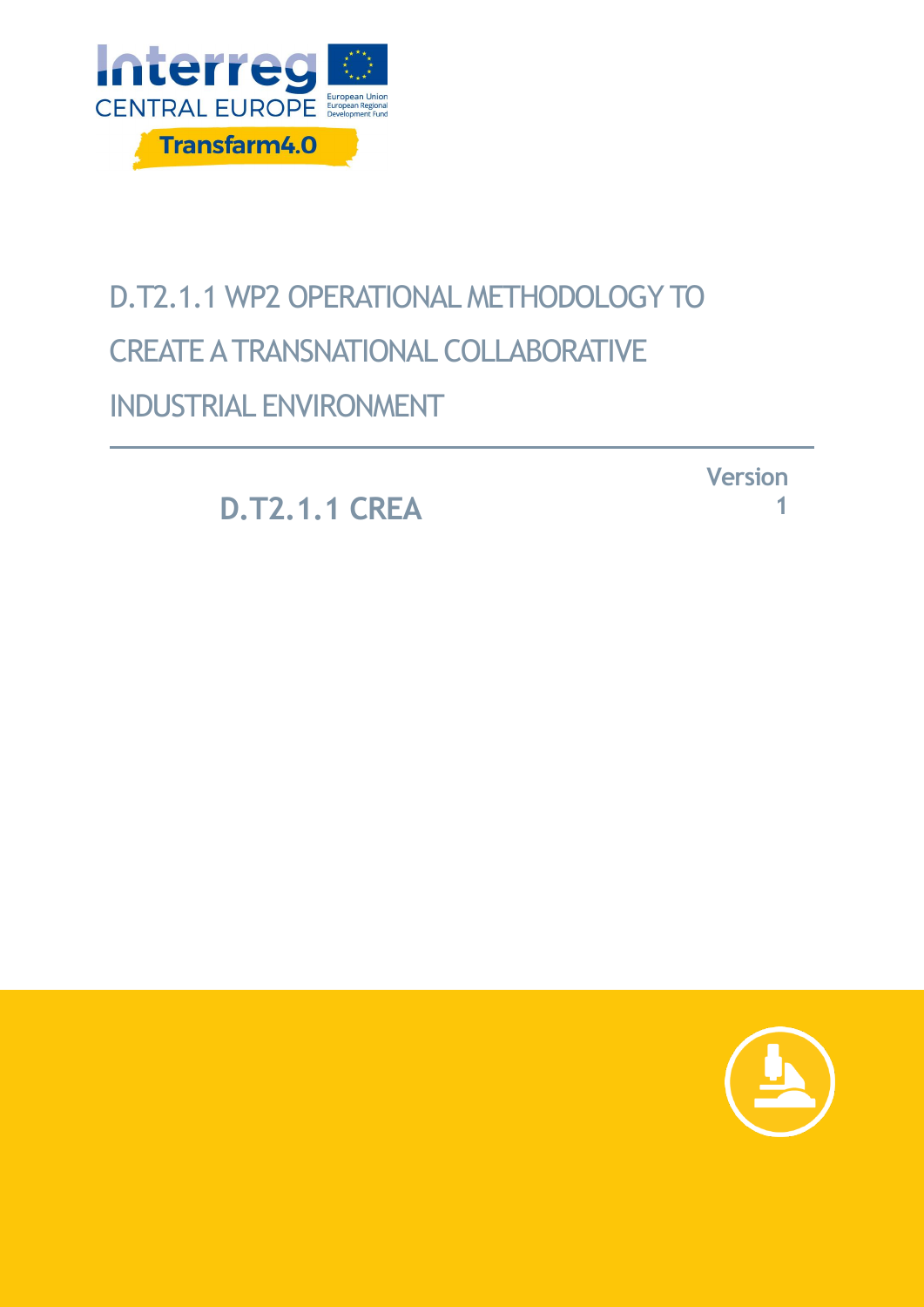



#### **INTRODUCTION**

The scope of WPT2, which is the core of the Trasfarm 4.0 project, is:

- To verify whether a collaborative open innovation environment, where companies, clusters, R&D performers and farmers are engaged in industrial joint undertaking and mutual cooperation, could accelerate the uptake of new solutions for precision farming by the end-users (primary sector);
- To address regional specialization in precision farming as recognized and effective driving force of the Smart Specialization Strategy.

After a preparation phase (AT2.1), where specific clusters'companies and model farms are identified and coached for the cooperation according to the joint technological agenda contained in the business plan (AT1.4), one pilot action consisting in 3 joint industrial undertaking actions (case studies) is sparked (AT2.2). The 3 case studies cover the 3 crucial innovation domains of precision farming (ref: EIP-Agri): new ISOBUS application (D221), remote and proximal sensing (D223) and big and smart data management (D225). Pools of engineers and R&D performers from Transfarm consortium bring some tech-concepts (based on previous research) to a TRL7 by final prototyping and tech optimization. For each case study, demonstration is carried in some model farms (D222-4-6). The collaborative open environment would let exchange individual specializations (in robotics, IT, geo-diagnostic, mechatronic) to bring innovations closer to end user market (CE farmers). Agronomic, technical, environmental, ethic and ISO standards validations is implemented in AT2.3. One Terms of Reference for transnational open innovation for precision farming and one Transnational business peer-reviews let the partnership understand the validity of the Transf@rm business model of tech transfer in PF, commercial value of joint cooperation and the perspective business deals to encourage exploitation.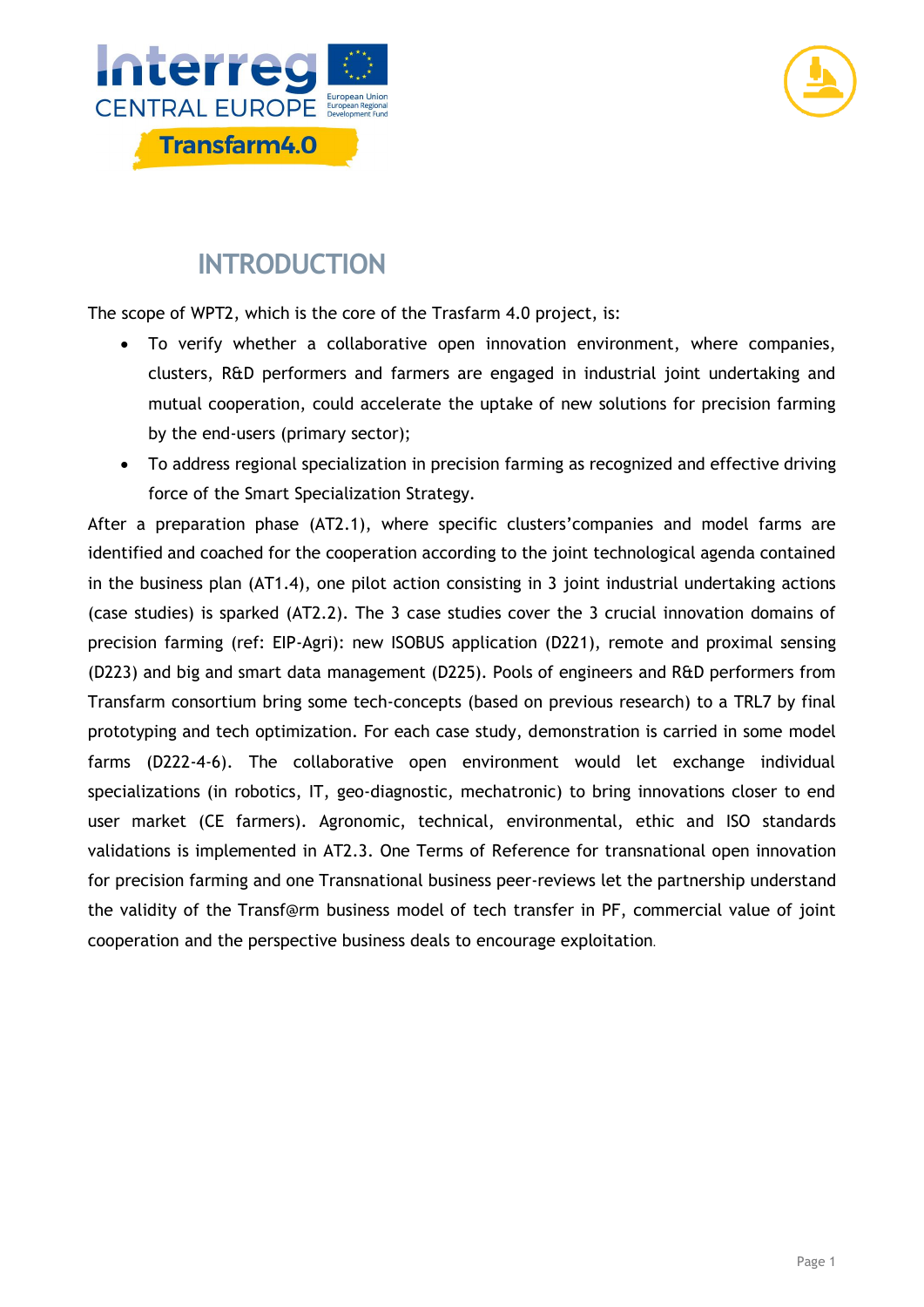



#### **WP2 OPERATIVE STRUCTURE**

As mentioned above, the activities planned in the WP could be structured within this scheme:

- Preparation of activities and coaching of pilot action actors
- Implementation of Pilot actions in a transnational environment
- Verification of joint industrial undertaking in business and smart specialization

In the following paragraphs it will be presented every step in detail. The activities should performed with a day by day commitment, considering always a transnational collaboration among the project performers and participants. The reference partner for the activity will be CREA, it should be informed about each decision and work took by the PP.

### **Preparation of activities and coaching of pilot action actors**

#### In this first step, the identification of the technology performers in the pilot actions is planned (D.T2.1.2). Each project partner should identify a pool of engineers that are available to work in a trans-collaborative environment within clusters or industrial partners. The expert identification should be performed by the searching of professionals in the PF contest, or with a solid background in the agricultural machinery industry. Important will be to consider also the motivation of people to work within the project aims. A multidisciplinary team with background in several engineering fields (e.g. mechanical, mechatronic, informatics or agronomy) would be desirable. The work commitment of the team should be at least minimum to reach the pilot fixed goals respecting the deadlines of the project.

The successive step will consist in the individuation of model farms where to test the PF individuated solutions (D.T2.1.3). These farms should be chosen considering them as a benchmark of the farming system of that particular region and considering the possibility to have a good interaction with the industrial players. Once farms are selected and agreed to the project, they should be branded with INTERREG CE billboards. We think that three farms for each partner involved in Pilot A. should be fine.

The activities of this part will end with a technical blog and e-bulletins about pilot actions to promote and highlight the interaction among companies, industries and farms achieved with the pilot action implementation (D.T2.1.4). It will important to point out the uptake of legitimization about PF across the CE innovator communities in Europe but also outside. This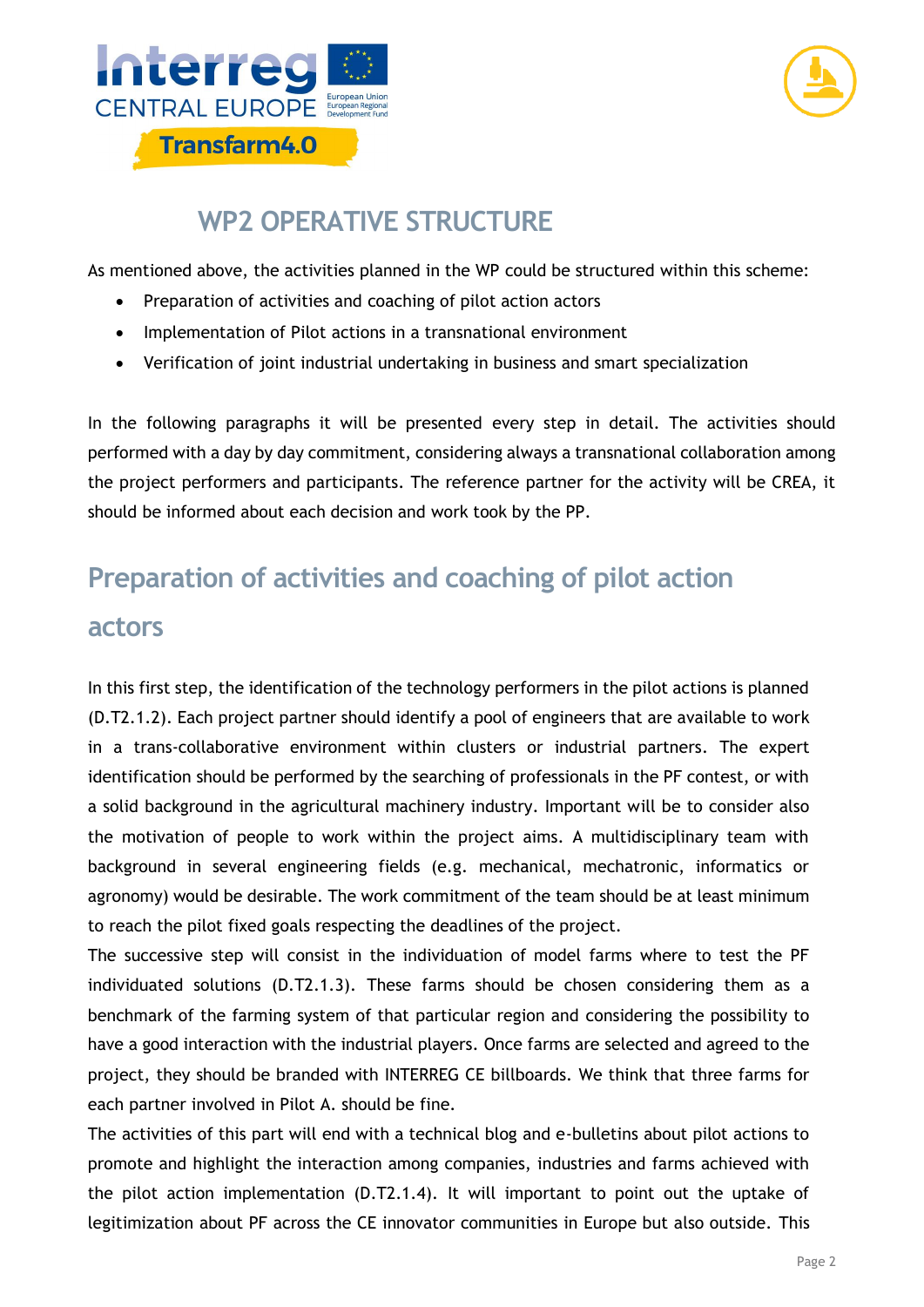



will have an importance for the further dissemination of pilot actions information and to catch up the attention from possible stakeholders. The dissemination can be provided in form of technical sheets (template can be prepared by one partner) and via a public blog by each partner, explained the activities performed and the goal achieved.

Finally, surveys to assess the response of open innovation performers within the pilot actions activities will be performed to verify the willingness to adopt the new transnational model of collaboration by farmers (D.T2.1.5). This will be useful to understand the posture/response of different target groups individuated during the project activities towards the new model of tech-transfer explored. A template of the survey could be prepared by one partner and the spread via for e.g. Google surveys. A final report that summarize the answers get by the target groups is prepared then.

# **Implementation of Pilot actions in a transnational environment**

This part will be the core of the WP2 activities, in which pilot actions will be implemented in a real scale scenario. It will consist in the constitution of PF case studies in the different field of application (ISOBUS, remote and proximal sensing and big and data management).

Tryouts of the technological systems for the planned activities will be performed in a transopen innovation environment, with the participation of agronomists, Transfarm 4.0 clusters and farmers to bring innovation close to the market (D.T2.2.1, D.T2.2.5, D.T2.2.9). This will be performed to check the feasibility of the PF intervention. The PPs should be active in its promotion and try to involve strategic specialists for the achievement of these activities.

Two mini projects per each field are also planned (D.T2.2.2, D.T2.2.6, D.T2.2.10). Possible innovation hubs, preliminary project ideas and tech protocols to perform have been individuated (Table 1).

The tests will be performed during the cropping season under protocols and guidelines previously prepared from each partner (D.T2.2.3, D.T2.2.7, D.T2.2.11). A possible time plan for the activities could be:

- Pilot action 1 (ISOBUS): Test in demo farm of smart seedbed system in March, April 2021
- Pilot action 2 (remote and proximal sensing): Test in demo farm of the smart sprayer system during the growth season of vineyards/orchard farms, possible timeplan of the activities: May 2021 to August 2021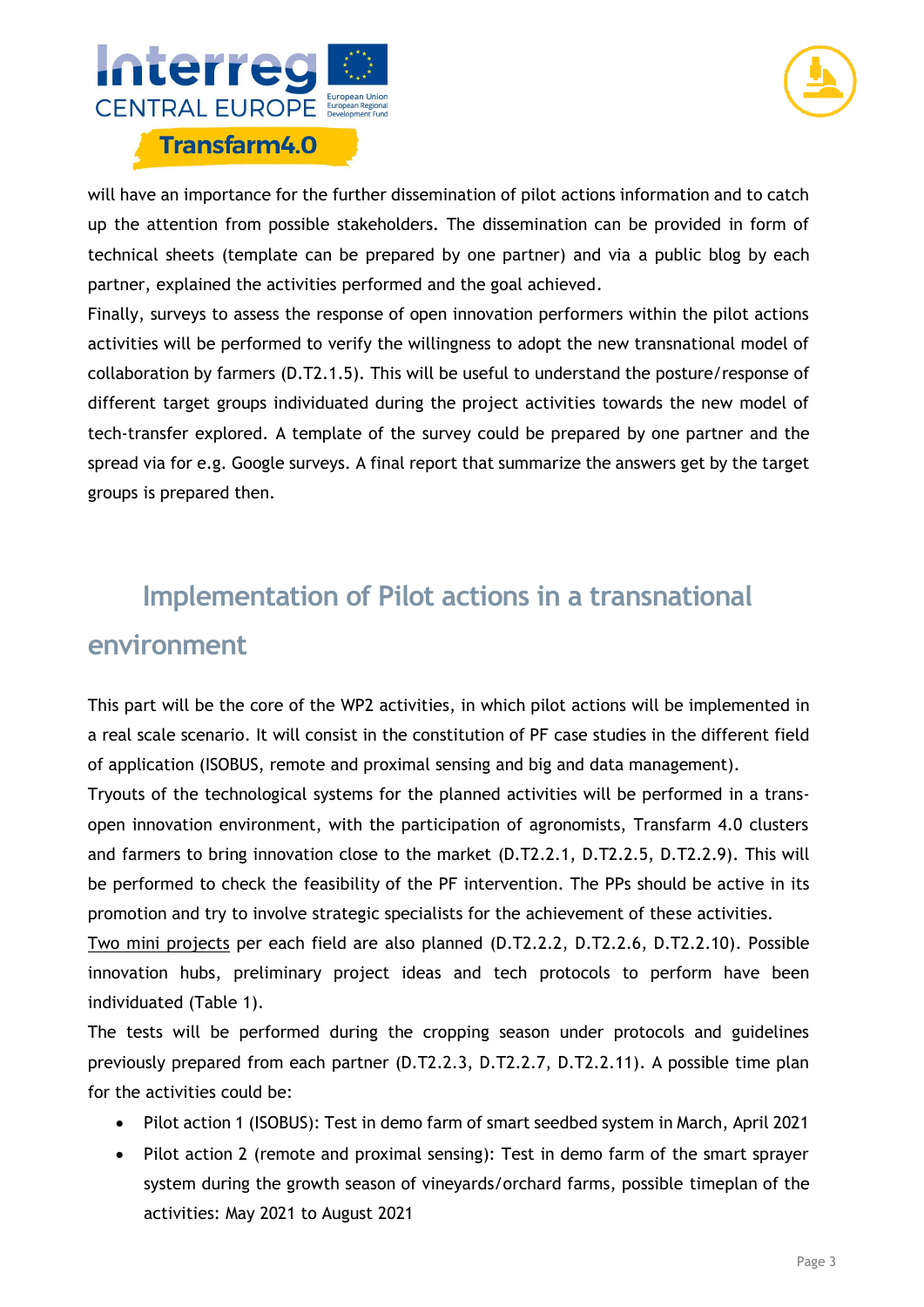



• Pilot action 3 (big data management): Test in demo farm of the smart cloud platform during the growth season of vineyards, possible timeplan of the activities: May 2021 to September 2021.

Once the activities are performed and the planned results are achieved, final report per each activity will be provided (D.T2.2.4, D.T2.2.8, D.T2.2.12). The transnational approach used to conceive the new smart solutions should be highlighted in the report, with particular attention with the cluster, farmers and tech performers collaboration. This will be important to understand the effects of a transnational collaboration for the achievement of PF development.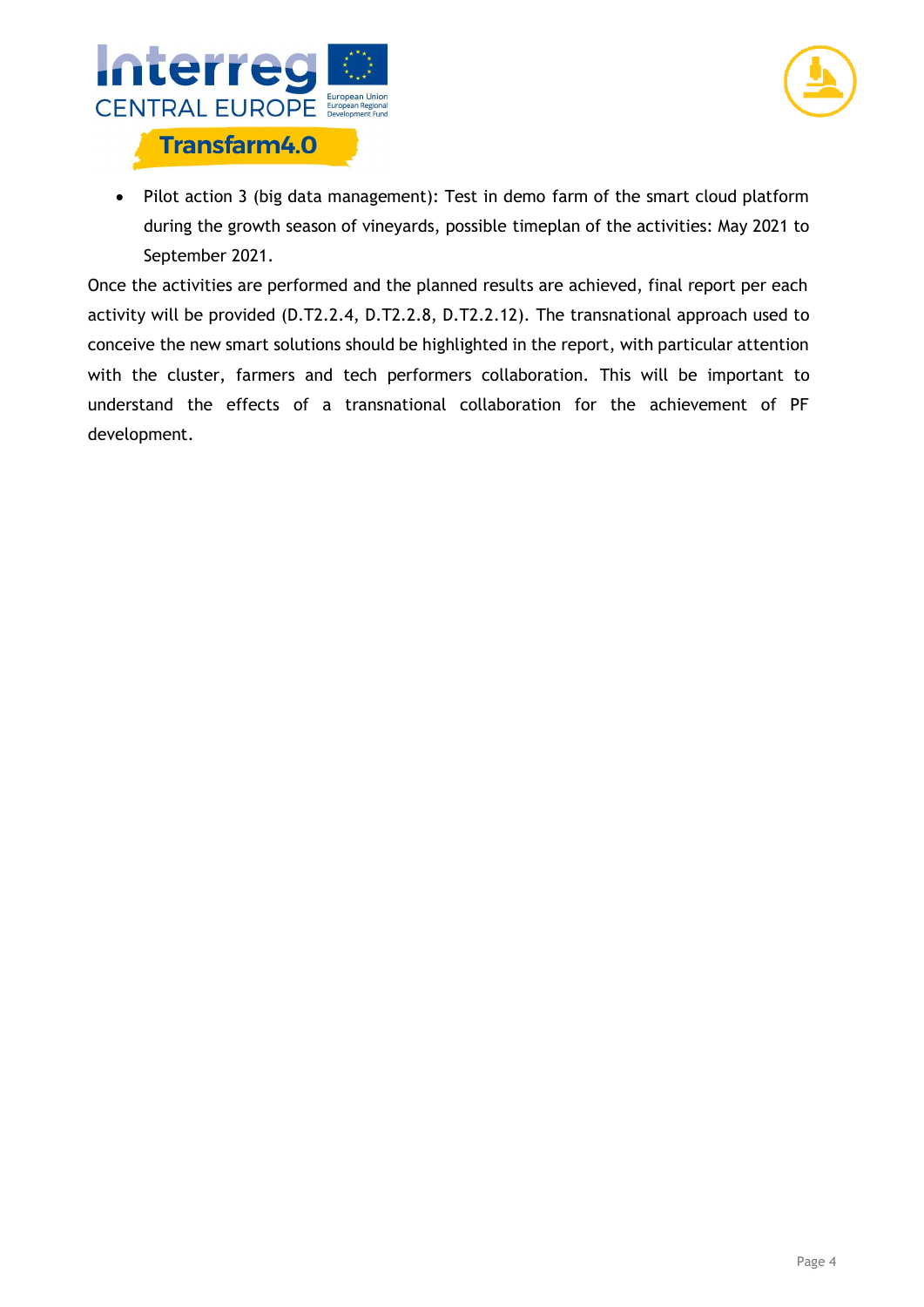



Table 1: Case studies, technological trajectories, tests and possible hubs for the pilot action activities

| <b>Case study</b>                                                                            | <b>Technology Trajectory</b>                                                                                                                                                                     | <b>Tests</b>                                                                                                                                                                                                                                                                | Possible Hubs     |
|----------------------------------------------------------------------------------------------|--------------------------------------------------------------------------------------------------------------------------------------------------------------------------------------------------|-----------------------------------------------------------------------------------------------------------------------------------------------------------------------------------------------------------------------------------------------------------------------------|-------------------|
| One joint industrial<br>undertaking to tests<br>new ISOBUS<br>application (case<br>study 1)  | PF mini project within<br>the trajectory ISOBUS, likely<br>Smartseeding/seedbed<br>1.<br>preparation                                                                                             | Verify the functionality of devices in<br>a real operation. It consists in the<br>development of demo tests by<br>selected model farms during<br>cropping season. Tests developed for<br>extensive agriculture like maize,<br>wheat or more site-specific like<br>vineyard. | Austria<br>Poland |
| One joint industrial<br>undertaking in<br>remote and proximal<br>sensing (case study<br>2)   | PF mini project within the<br>trajectory PROXsensing, likely<br>remote/proximal control<br>1.<br>automation for vineyard pesticides<br>spraying                                                  | Tests in environment to verify the<br>functionality of devices in a real<br>operation. Sensors conceptualized in<br>are installed on farming machines<br>and tested in some model farms.                                                                                    | Italy<br>Slovenia |
| One joint industrial<br>undertaking in big<br>and smart data<br>management<br>(case study 3) | PF mini projects within the<br>trajectory BIGDATA & SmartDATA,<br>likely<br>Acquisition of field data<br>1.<br>trought environmental sensors and<br>elaborations of them with FIWARE<br>platform | Test in environment to push industry<br>standard for managing<br>agricultural data & check effective<br>use & sustainability of data<br>extracted from IoT-powered<br>precision farming. A pool of model<br>farms concerned.                                                | Austria<br>Ungary |